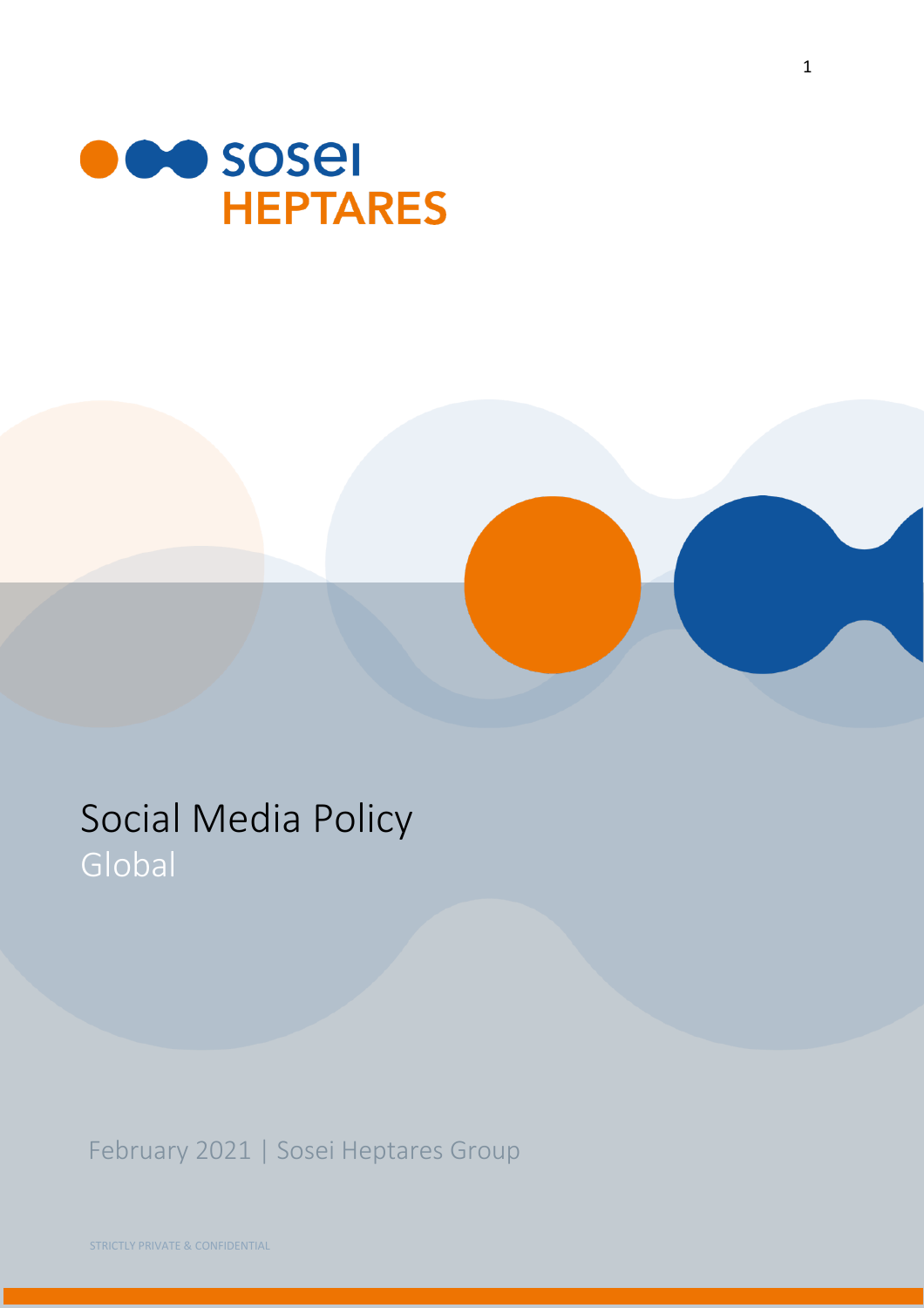# Social Media Policy Sosei Heptares Group

## Last updated: February 2021

### **A social media policy applicable to Sosei Heptares Social Media Channels and those that engage with them.**

We recognize the importance of social media as an opportunity to share our business and operational updates, as well as to stay close to our investor community, industry peers and partners.

Below, we have listed the social media platforms we use to reach our global audience and provide guidelines for interacting with us on these channels.

#### *Sosei Heptares Social Media Channels:*

Twitter: [www.twitter.com/soseiheptaresco](http://www.twitter.com/soseiheptaresco)

LinkedIn: [www.linkedin.com/company/soseiheptaresco](http://www.linkedin.com/company/soseiheptaresco)

Blogspot: [www.soseiheptares.blogspot.com](http://www.soseiheptares.blogspot.com/)

YouTube:<www.youtube.com/c/soseiheptaresco>

#### *Objectives*

These platforms were created and are managed by Sosei Heptares with the aim of sharing with the online community our business and operational updates, sharing information about our participation in industry events and programs, and educating the public about our company, mission and values. Content posted by Sosei Heptares is for informational purposes only and is NOT professional medical advice.

Due to the unique legal situation in the healthcare space, we cannot engage in discussion(s) around sensitive topics, products – ours or other companies', or treatment options on our social media platforms.

Information disseminated on our social media platforms do not necessarily reflect the official views of the company, nor do they replace any disclosure obligations required of a Tokyo Stock Exchange listed entity. Please refer to Sosei Heptares' corporate website for official viewpoints and company announcements.

If you engage with us online, you are automatically agreeing to follow the guidelines set out below.

#### *Guidelines*

We are committed to creating a positive sharing community on social media. Your response and feedback are important to us and when engaging with us online we ask you to please be respectful of other users. If you do not, we reserve the right to remove comments, as well as to block users and/or their ability to leave comments.

We appreciate your mentions, comments, likes, favourites and retweets! However, the industry in which we operate in is highly regulated and thus we may not be allowed to respond to, and we may delete, mentions, comments, direct messages and replies that: